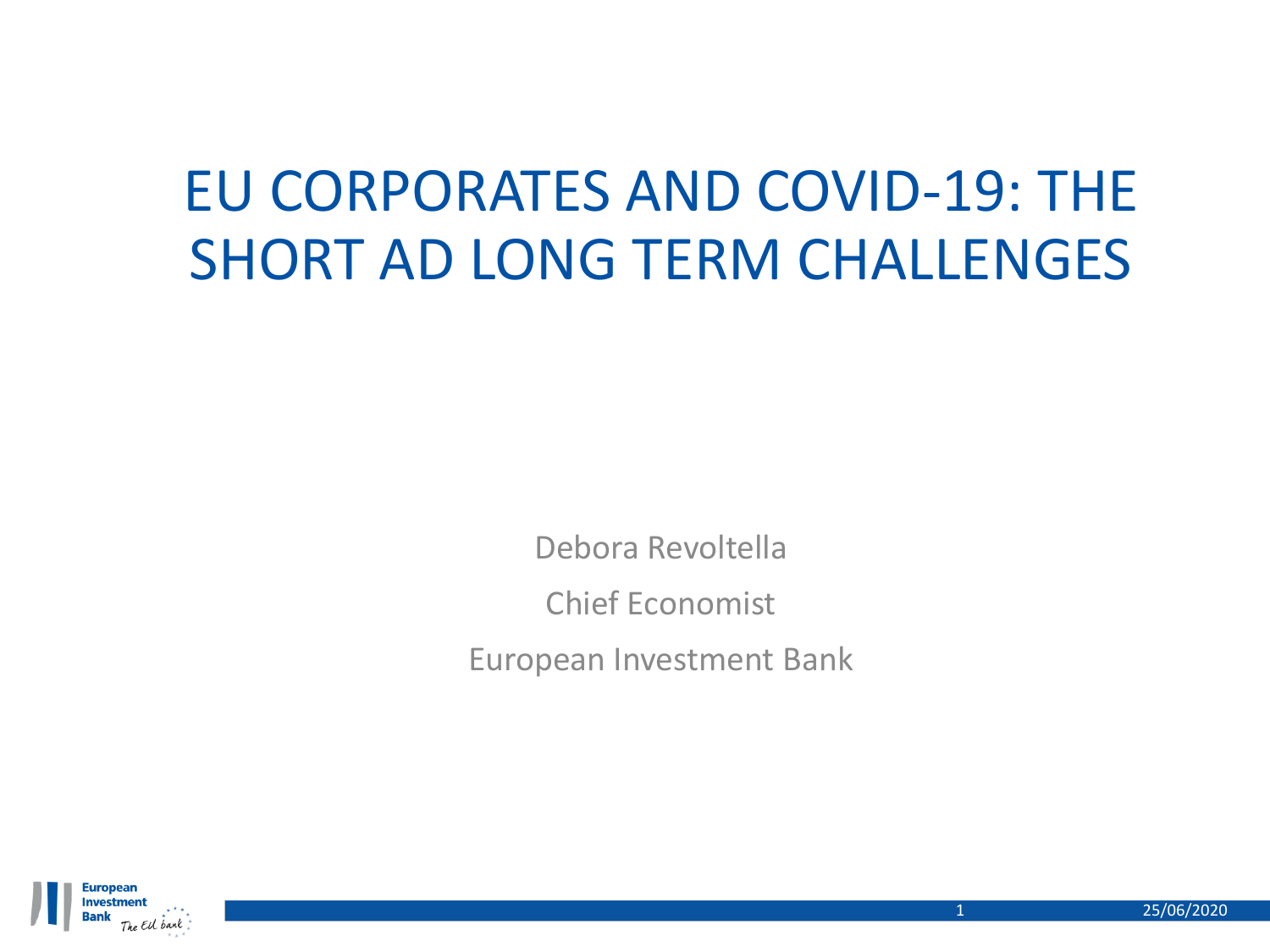### Covid-19 economic crisis – EU corporates

- A massive economic shock:
	- Lockdown as a massive shock across geographies and sectors
	- Demand and supply shock, trade collapse and questioning on GVC model
- Rebooting in the face of sectoral, country, regional and firms heterogeneity
- Huge uncertainty remains:
	- Medical (immunization, timing for a vaccine, second round of contagion, etc.)
	- Shape of the recovery (effectiveness of policy answers and consequent likelihood/severity of second round effects of the crisis)
	- Long term structural changes (change in individual preferences, labor market, value chains security, role of the state)

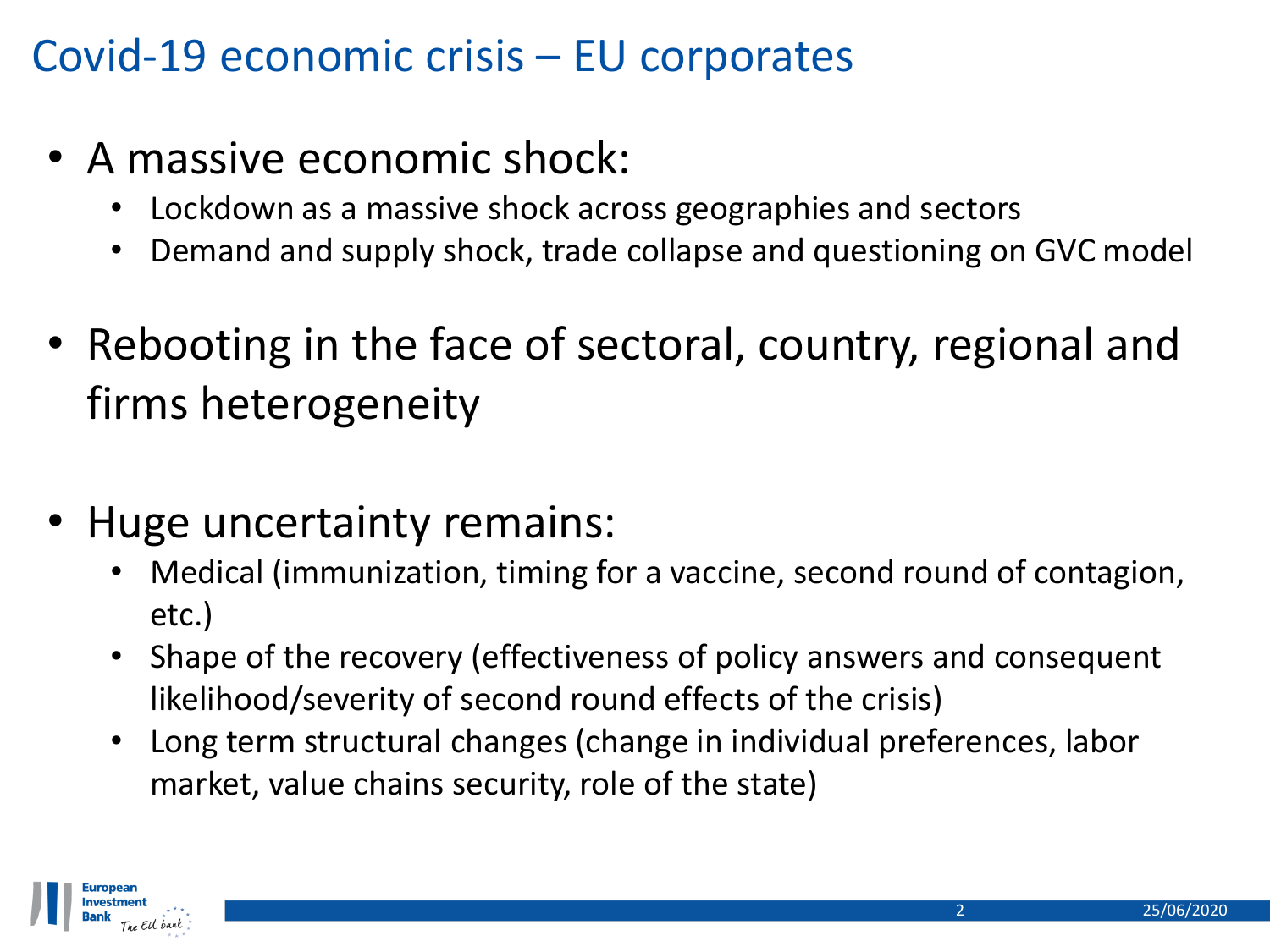### Corporates – a sizable impact on EU corporate sector

• After 3M of lockdown, 51-58% firms might face liquidity shortfalls, despite discounting for policy intervention

Table 1: Liquidity shortfall of non-financial corporations under various scenarios and across time (EU)

|                           | 1 month      |                |           | 2 months      |           |                |           | 3 months |              |                |           |          |
|---------------------------|--------------|----------------|-----------|---------------|-----------|----------------|-----------|----------|--------------|----------------|-----------|----------|
|                           | Share (%)    |                | Shortfall |               | Share (%) |                | Shortfall |          | Share (%)    |                | Shortfall |          |
|                           | <b>Firms</b> | Value<br>added |           | EUR bn % GDP* | Firms     | Value<br>added | EUR bn    | $%$ GDP* | <b>Firms</b> | Value<br>added | EUR bn    | $%$ GDP* |
| Policy support            | 26%          | 29%            | 46        | 0.3           | 46%       | 50%            | 149       | 1.1      | 58%          | 70%            | 287       | 2.1      |
| Heightened policy support | 19%          | 21%            | 14        | 0.1           | 38%       | 43%            | 47        | 0.3      | 51%          | 60%            | 95        | 0.7      |

Source: ORBIS<sup>ii</sup> and EIB calculations. Note: Based on EU27. The columns "Share" indicates the proportion of corporates that do not have enough cash to withstand their payment obligations over the period, as % of the population (1st column) and of value added (2nd column).

• Normalisation will take time. The cumulative loss in net revenues for the corporate sector might amount to 13% - 24% of GDP

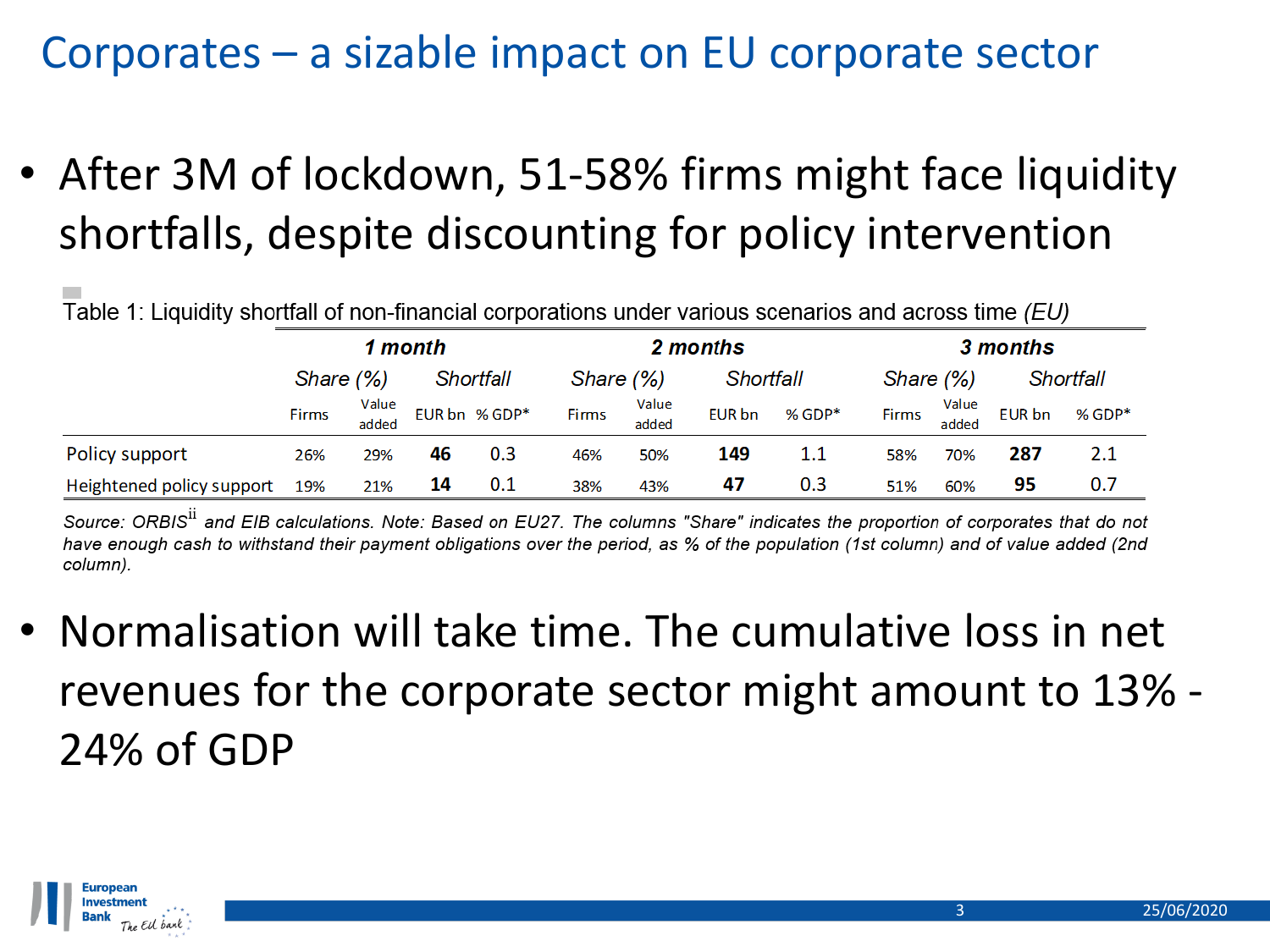### Corporates – resilience dependent on size. For all firms, in the medium term, a trade off between investment and leverage emerges

Figure 12: Interval of net revenues reduction by size of corporation (median, % of total assets)



Source: ORBIS and ECON calculations.

Europeai Investment

The EU bank

#### Fig  $9$  – Filling the gap: impact on investment and indebtedness (%, EU economy)



Source: ECON computations based on EUROSTAT and ORBIS. Results under the begnine scenario.

- Investment decline: 31 to 52%
- Higher leverage 6% vs 4% of GDP, depending on strategic choices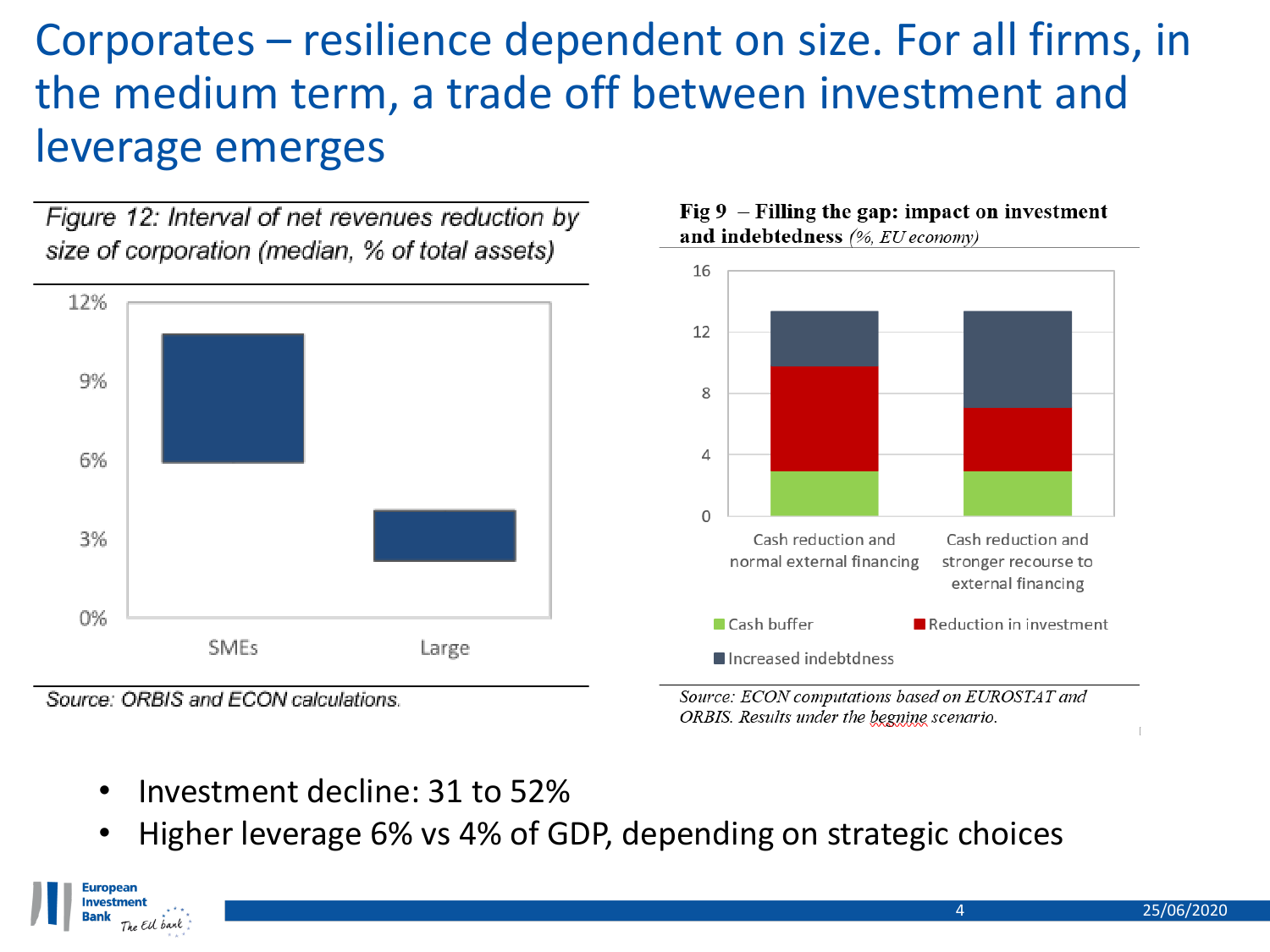## Optimal policy sequencing

 $\triangleright$  Drop in revenues and fix costs Crisis

- ‣ Cash buffers depleting fast, particularly for SMEs
- $\triangleright$  In the recovery phase, at the firm level strategic choices:
	- ‣ Reduce investment
	- ‣ Increase debt
- ‣ Need to keep focus on innovation and diffusion of innovation, as well as climate
- ‣ At the economic level: preserve, but adapt and transform fast

Rebates and grace periods

Liquidity and credit (and guarantees)

Equity and equity type instruments

Lock down **Lock down Lock down Long Long Long term** 



Economic

Policy Response

Policy Response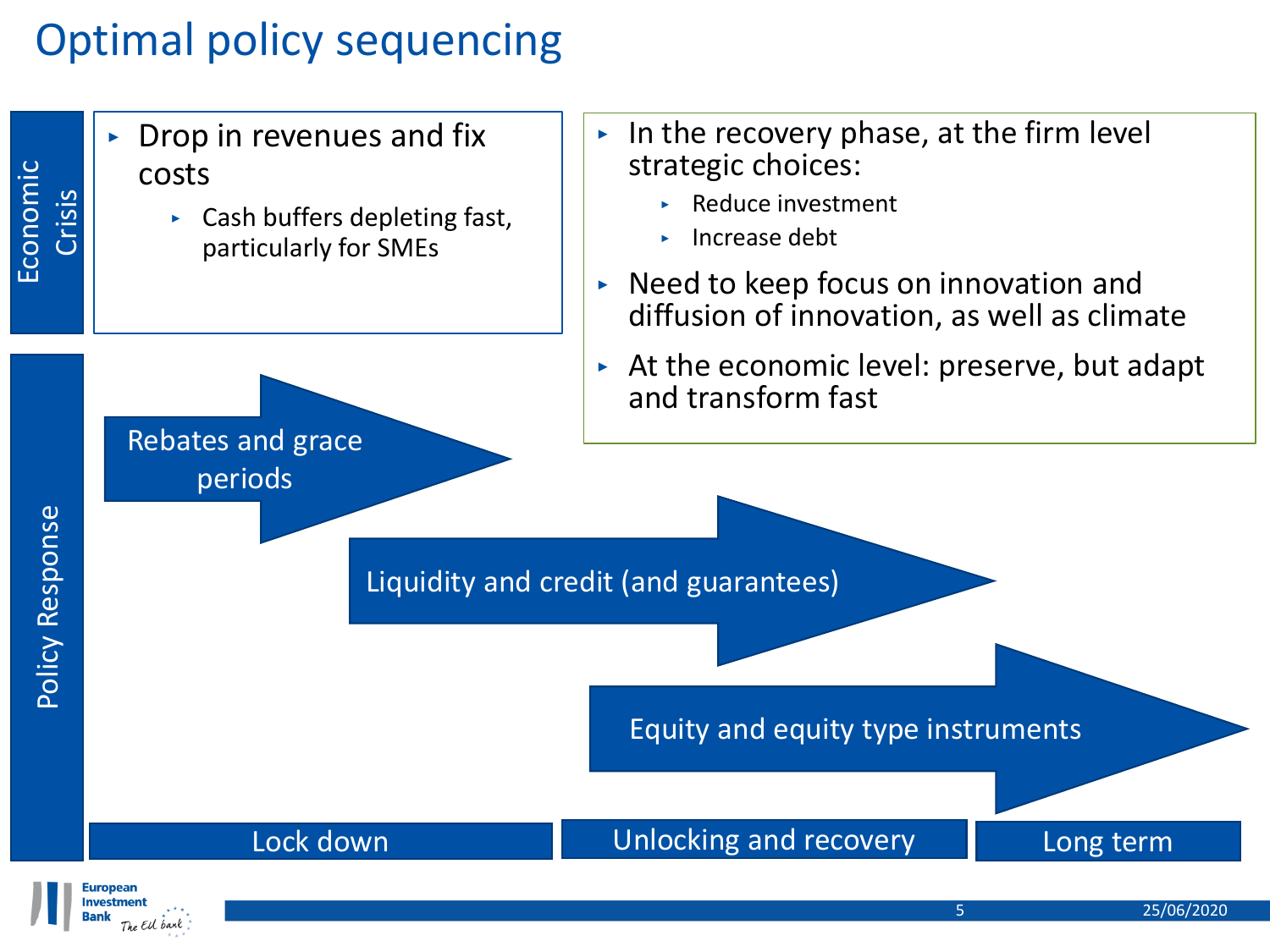### **Conclusions**

- The Covid19 crisis strongly affect firms
- Liquidity shortfall and long term-strategic trade-off emerging: leverage vs investment
- Optimal sequencing of policy intervention
	- Grace periods
	- Access to credit and guarantees
	- Complemented by equity type of instruments
	- Long term focus: climate and innovation

80% firms in the lowest productivity group stuck for at least 3Years

Digital adoption: EU 58% vs US 69%

> (vs US 34%) Investment in EE: EU 40% vs US: 47%

EU firms: 13% of the group of new top innovators

VC/GDP: EU 0.05% vs US 0.33%